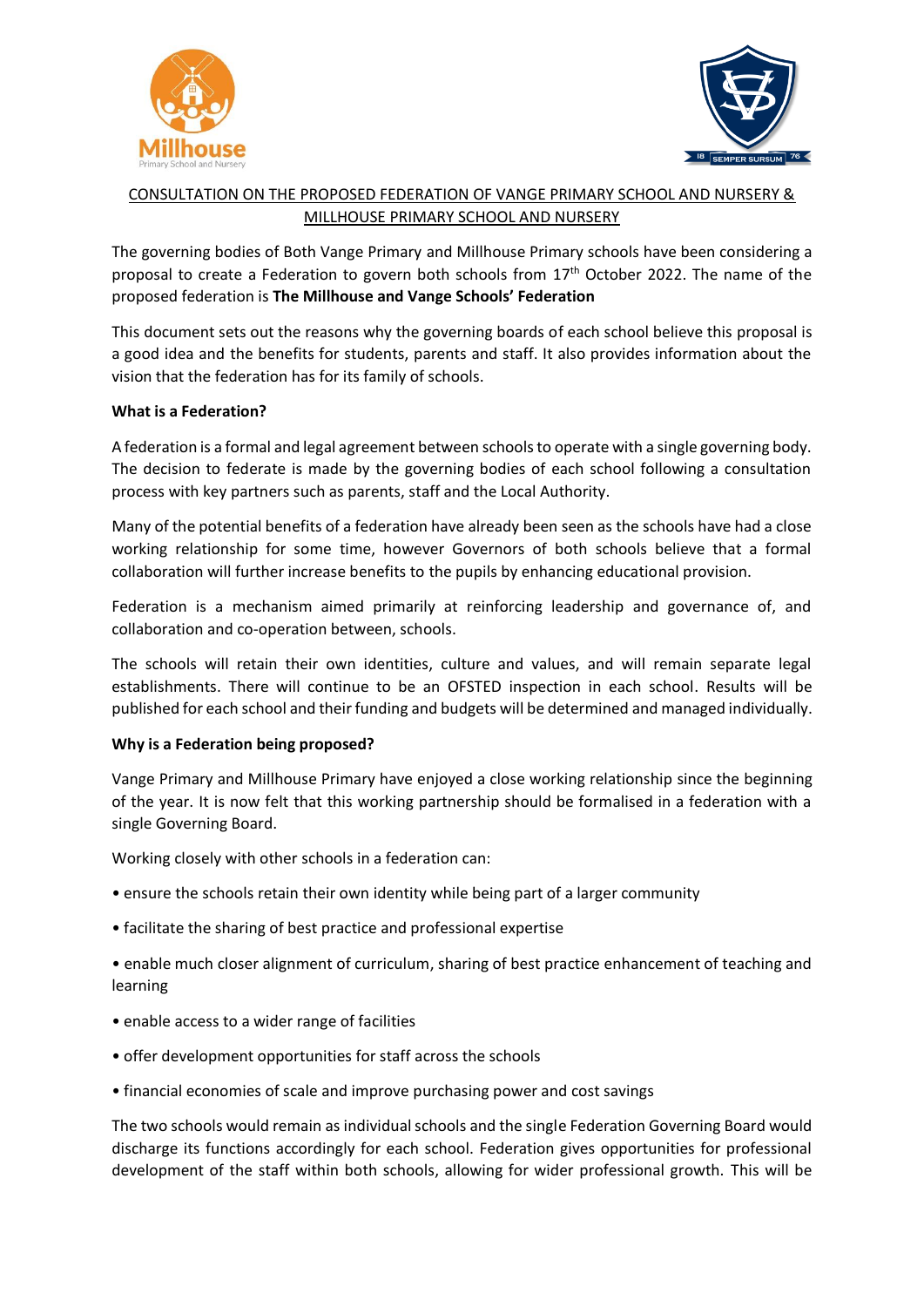reflected when attracting the right person for any roles within the schools. There will continue to be strong and experienced leadership, greater scope for sharing resources between the two schools and greater collaborative working. This would benefit not only the staff but most importantly the students.

## **What will the Federation look like?**

The federation would come into effect on 17th October 2022. Following federation there would be a newly appointed Governing Board responsible for both schools. The federation's Governing Board members will be selected for their skills, expertise and the understanding they bring to benefit the strategic development of the federation of schools to secure the best possible outcomes for every student. In doing so, the Governing Board will look to secure a membership which has a balance of knowledge and regular interaction with each of the schools.

It is proposed that the new Governing Board will consist of 16 governors, as set out below. However, the Instrument of Governance will allow for this number to increase should additional schools wish to join the federation or if the appointment of additional governors fills a perceived skills gap.

The composition of the Governing Board of the proposed federation of the schools is shown below. This proposed composition reflects statutory requirements.

The number of governors in each category will be as follows:

Co-Opted - 8

Staff – 2 (1 per school)

Local Authority - 1

Parent – 4 (Minimum of 1 per school in the federation)

Executive Headteacher – 1

Heads of School – Associate Members (3)

The federation will have an Executive Headteacher, who will be responsible for the performance management of the Heads of school in the federation.

The priority for the federation in its first year will be to secure and embed the new governance structures, while maintaining the strong academic performance of the schools.

The Instrument of Governance will come into effect on 17th October 2022, the day of Federation.

The governance of the federation will be via sub-committees of governors, reporting into the federated governing body (there will be no local governing groups in the individual schools). The Executive Headteacher & Heads of school for all schools in the federation will report to the full Governing Board of the Federation once per term.

The Committees will be as follows & will meet as specified below.

- CARS (Curriculum and Standards) 1 meeting per term for each school
- Finance 1 meeting per term for each school, plus 1 budget meeting per school each year.
- Premises 1 meeting per term for each school
- Personnel 1 meeting per term for the federation

Working groups of governors may be formed to focus on specific areas of school improvement. There will be no change to the proposed arrangement for staffing the schools within the Federation.